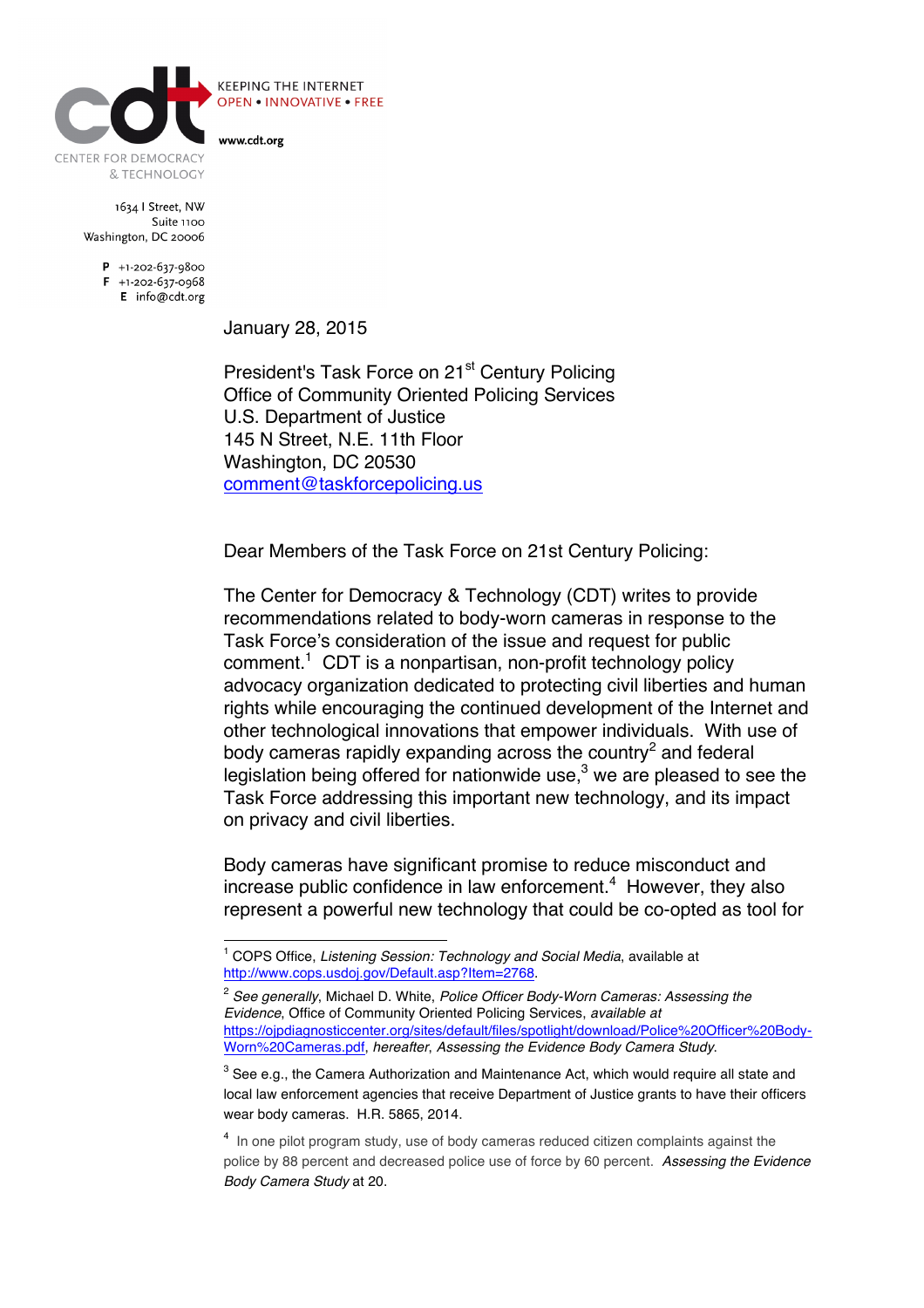mass surveillance. While initial use of body cameras has been encouraging, varying standards threaten to cause serious privacy harms. We believe the Task Force should put forward recommendations for use of body cameras to serve as guiding principles for programs being implemented throughout the country, as well as for any federal legislation expanding the role of body cameras or requiring their use. Federal funding for camera use should be tied to both best practices and robust involvement from local communities controlling how camera technology is deployed and used.

Recommendations for use of body cameras<sup>5</sup> must address the following areas:

*1) Requirements and Limits for Recording:* The most fundamental policy question is when cameras should be on. This policy should strive to make sure any potential interaction that could result in misconduct or a complaint is recorded, but also account for privacy interests of both officers and civilians, and questions of practicality. Research demonstrates that providing greater discretion for when cameras must be turned on results in a substantial decrease in video recordings.<sup>6</sup> Therefore, a model general recording requirement should limit discretion, and require cameras generally be turned on whenever officers are interacting with the public. The Police Executive Research Forum also recommends a broad recording policy.<sup>7</sup> However, a broad general recording policy should be paired with strong exceptions to compensate for privacy needs of both officers and civilians. An effective means of addressing this may be to require that cameras be turned off in locations where civilians have a reasonable expectation of privacy, such as bathrooms, dressing rooms, and locker rooms.<sup>8</sup> However, a more strict recording policy may be necessary when responding to a call for service or engaging in a law enforcement activity to guarantee oversight of the most critical interactions between the police and public. Finally, policies should ensure that issues of practicality do not interfere with general recording requirements, such as requirements that cameras are equipped with a "pre-event video buffer" and standardized rules for switching batteries<sup>9</sup> and maintenance checks of cameras.

<sup>&</sup>lt;sup>9</sup> TASER International's AXON system, a commonly used body camera system, includes a battery pack that generally lasts 12 to 14 hours. See, *PERF Recommendations Report* at 10.



 <sup>5</sup> While our recommendations discuss body cameras, similar guidelines should exist for other oversight technologies such as cameras mounted on firearms and Tasers.

 $6$  A yearlong test study in Mesa resulted in a 42 percent decrease in body camera use when a more discretionary policy was in effect For a six months period, the Mesa police department employed a policy that, "When practical, officers will make every effort to activate the on-officer body camera when responding to a call or have any contact with the public." For the following six months, the policy was changed to have officers "exercise discretion and activate the on-officer body camera when they deem it appropriate." Officers recorded 42 percent less video files during the second six-month period when the discretionary policy was in effect. *Assessing the Evidence Body Camera Study* at 8-9.

<sup>7</sup> Miller, Lindsay, Jessica Toliver, and Police Executive Research Forum, *Implementing a Body-Worn Camera Program: Recommendations and Lessons Learned*. Washington, DC: Office of Community Oriented Policing Services (2014), 40, *available at* http://www.justice.gov/iso/opa/resources/472014912134715246869.pdf, *hereafter*, *PERF Recommendations Report*.

<sup>&</sup>lt;sup>8</sup> This restriction already exists in some jurisdictions using body cameras such as Salt Lake City. See, Utah police regulations III-535 MOBILE VIDEO RECORDERS.

Further, because federal wiretap laws and state peeping tom laws in many states prohibit video recording in such situations, the bounds of a "reasonable expectation of privacy" standard have strong legal foundation and can be readily adopted for body cameras.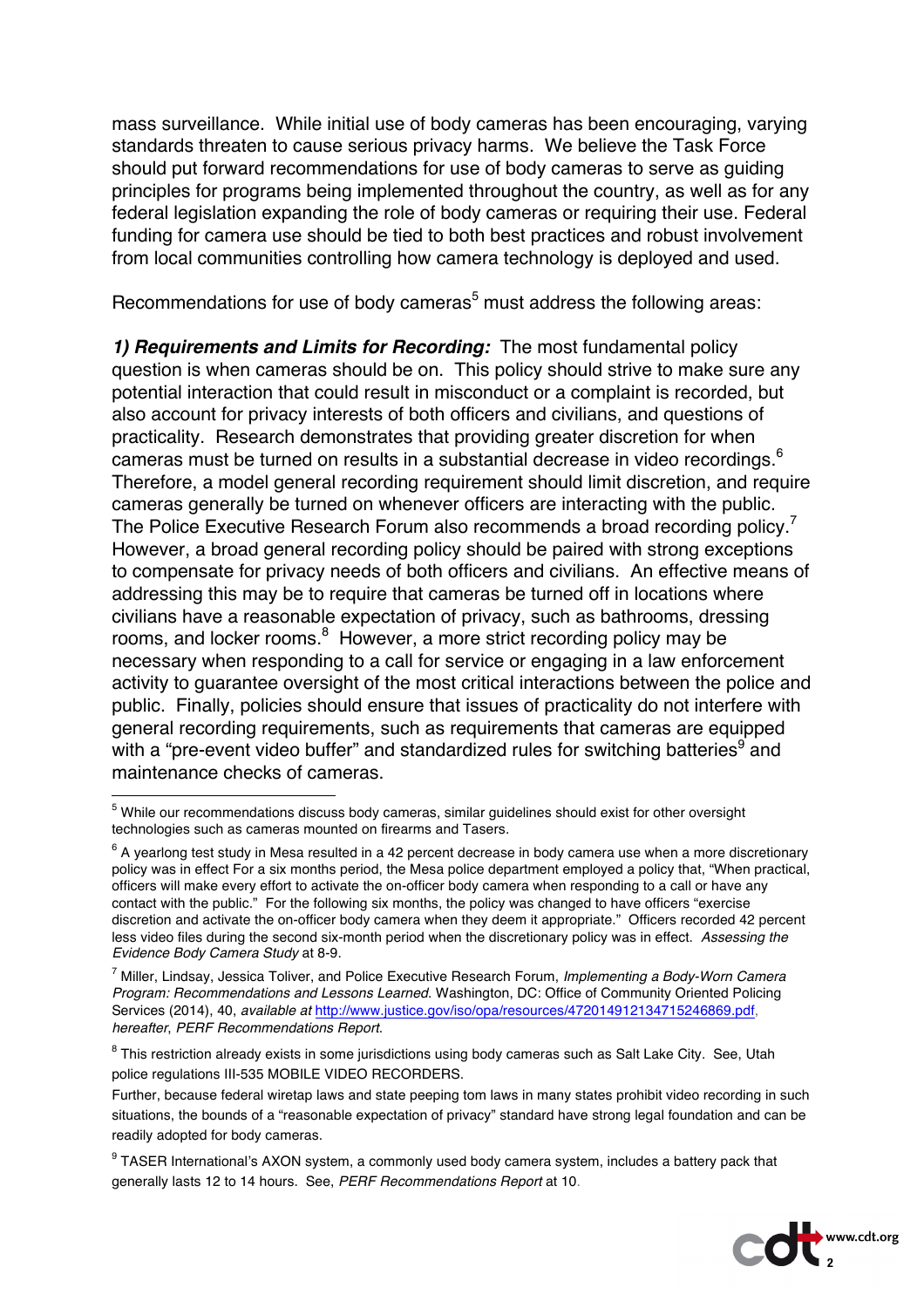*2) Rules for Notification and Opting-Out:* While a broad recording policy is advisable to ensure that important interactions and potential misconduct are recorded,<sup>10</sup> individuals should be given as much control as possible in regulating what video directed at them, and the ability to "opt out" as desired. This will promote individual privacy from unwanted government surveillance, but also facilitate police interviews with witnesses that may be reluctant to discuss an investigation on video. Generally, requiring officers to turn off a body camera when requested by an individual being recorded is consistent with existing body camera guidelines in numerous jurisdiction where state law requires consent to record.<sup>11</sup> Additionally, allowing for individuals to opt out will better ensure that crime victims and witnesses will not refuse to interact with officers out of fear of being recorded as cooperating, a significant concern for police departments.<sup>12</sup> In order to achieve this goal, some form of notification should be required that cameras are recording. This could occur via an explicit statement – as is required by departments in jurisdictions with two-party consent laws<sup>13</sup> – or through indirect notification such as a "recording" light accompanying a camera. Quite simply, individuals cannot exercise a right to opt out of being recorded if they do not know a video feed is on.

*3) Requirements and Limits on Retention:* Limitations on retention are a crucial after the fact method of ensuring that body cameras serve as an oversight tool, and prevent creeping use of cameras for dragnet surveillance. However, limits on retention must account for factors such as civilian complaints, evidentiary use, and examination of evidence by criminal defendants. As an overall baseline, departments should be required to retain all video for the length of time civilians may file complaints.14 Evidentiary video - video consisting of "an incident or encounter that could prove useful for investigative purposes, such as a crime, an arrest or citation, a search, a use of force incident, or a confrontational encounter with a member of the public," $15$  – has significant potential value for civilian complains of misconduct, criminal investigations, and criminal defendants. However, the range of criminal offenses should be taken into account in establishing longer retention periods for evidentiary video; the value of video related minor and non-violent crimes must be weighted against technical limits to storage and privacy concerns. State evidentiary rules could serve as an effective foundation for obtaining this balance, where evidence for minor crimes is limited, but evidence for more serious crimes such as homicides – can be indefinite.<sup>16</sup> At a minimum, evidentiary video should be retained until adjudication or final disposition of the relevant investigation, to permit

<sup>16</sup> *See*, *Id* at 16 ("For example, many state laws require that footage involving a homicide be retained indefinitely, but video of a traffic citation must be kept for only a matter of months").



 <sup>10</sup> *See*, *PERF Recommendations Report* at 12-14.

<sup>11</sup> *See*, *Assessing the Evidence Body Camera Study* at 27; *see also*, *PERF Recommendations Report* at 14.

<sup>&</sup>lt;sup>12</sup> *Id*, at 12 ("[O]fficer discretion is needed in sensitive situations, such as encounters with crime victims or witnesses who are concerned about retaliation if they are seen as cooperating with the police"); *see also*, *Assessing the Evidence Body Camera Study* at 27.

<sup>13</sup> *PERF Recommendations Report* at 56.

<sup>&</sup>lt;sup>14</sup> This is the leading factor for retention policy in a number of jurisdictions employing body cameras. *Id* at 17. <sup>15</sup> *Id*.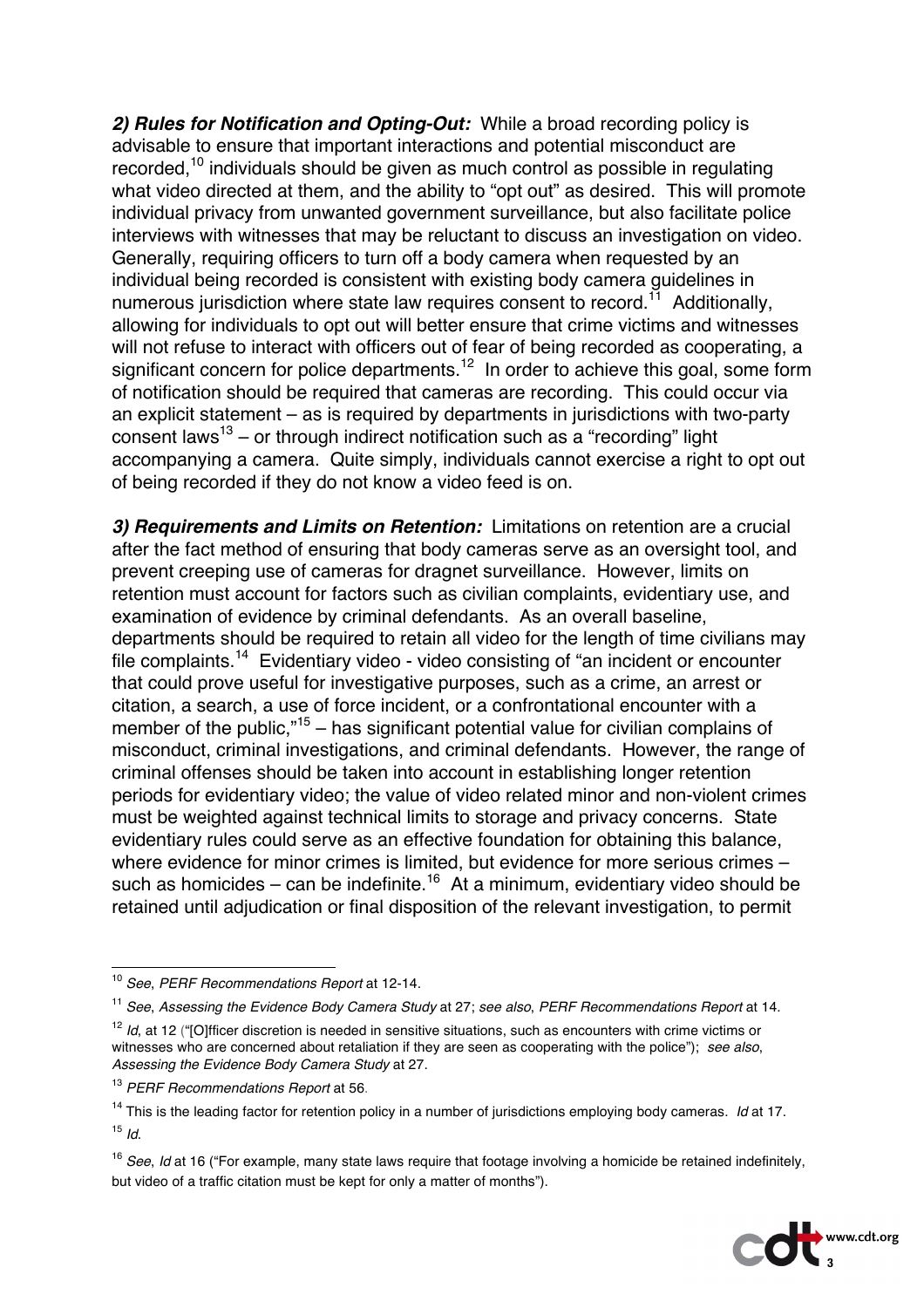review by potential criminal defendants.<sup>17</sup> However, beyond these fairly narrow circumstance – evidence of a crime or police misconduct – video footage should be promptly deleted.

While video is being retained, access should be limited. Video should be generally inaccessible, unless needed as evidence or for internal investigations. Strict prohibitions should exist against any editing of video apart from the retention rules for scheduled deletion. Officers should not have access to their own feed prior to filing of reports to prevent retroactive development of justifications for police actions, such as a Terry stop or arrest. High standards for data security should exist, regardless of whether videos are directly held by the department or a third party storage provider.<sup>18</sup>

*4) Limits and Protections Regarding Dissemination:* While the added accountability of body cameras can only be achieved if video feed can be released to affected civilians and other parties devoted to oversight, dissemination rules must account for the privacy interests of those being recorded, especially given that such recordings can occur in intimate situations such as the execution of a search warrant or interviewing of a crime victim. Furthermore, dissemination rules should account for issues of practicality.<sup>19</sup> While civilians alleging police misconduct will have the most direct interest in obtaining video from body cameras, other parties – such as civil rights groups, government transparency groups, and media – will also have a legitimate interest in obtaining video feed for legitimate goals related to enhancing accountability and supporting the public interest.

However, if body camera video feed is to be made generally available, precautions should exist to protect the privacy of individuals recorded, especially given potential sensitivity of police interactions. Therefore, body camera feeds should be redacted to block 1) any personally identifiable information and 2) video whose disclosure constitutes a clearly unwarranted invasion of personal privacy.<sup>20</sup> The Police Executive Research Forum supports a broad disclosure policy containing exemptions for sensitive private information.<sup>21</sup> While redaction efforts will require time and resources, tools such as face blurring technology can make the process



<sup>&</sup>lt;sup>17</sup> However, maintaining ability to obtain video for civilian complaints should always be the dispositive rule. If this is shorter than the length of time civilians may file misconduct complaints, retention should be extended to this time period.

<sup>18</sup> *PERF Recommendations Report* at 44 ("[A]gencies should take all possible steps to protect the integrity and security of the data . This includes explicitly stating who has access to the data and under what circumstances, creating an audit system for monitoring access, ensuring there is a reliable back-up system, specifying how data will be downloaded from the camera, and including protections against data tampering prior to downloading").

<sup>&</sup>lt;sup>19</sup> In states such as Washington where video requests are governed by unrestricted public record laws, police departments have been overwhelmed with the magnitude of requests received. *See*, *Washington State police overwhelmed by public requests for dash- and body-cam footage*, Homeland Security News Wire (November 27, 2014), *available at* http://www.homelandsecuritynewswire.com/dr20141127-washington-state-policeoverwhelmed-by-public-requests-for-dash-and-bodycam-footage.

 $20$  This requirement is adopted from the Utah public records request law – GRAMA – which governs the Salt Lake City Police Department's rules for dissemination of video from its body camera program. See, UCA 63G-2- 302(2)(d).

<sup>21</sup> *See*, *PERF Recommendations Report* at 17.